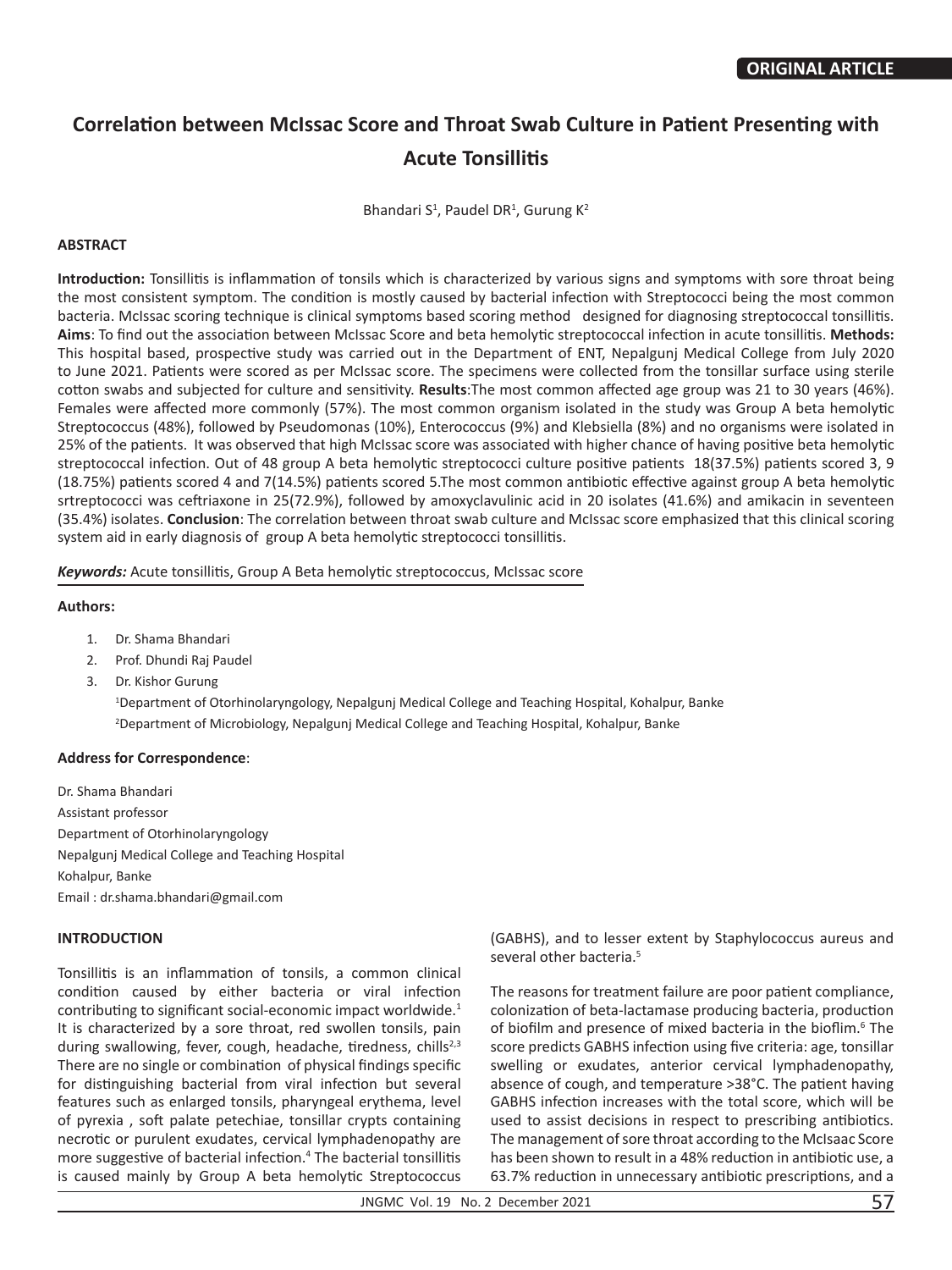35.8% reduction in the culture of throat samples.<sup>7</sup> The present study was conducted to correlate the throat swab culture with McIsaac scoring to predict GABHS infection and to identify the prevalent bacterial pathogens and their antibiotics sensitivity.

### **METHODS**

This hospital based prospective study on acute tonsillitis was carried out in the Department of ENT, Nepalgunj Medical College over a period of one year from July 2020 to June 2021. The bacteriological work was carried out in the Department of Microbiology. Patients with features of acute tonsillitis who attended in outpatient department and had not taken oral or injectable antibiotics were included in the study. Patients who were younger than three years, immunocompromised were excluded from the study. Patients were categorized according to the McIsaac score System intoscores 0, 1, 2, 3, 4, and 5. (Table I) Microbiological specimens from the tonsillar surface were collected by using sterile cotton swabs, and subjected for culture and sensitivity on different media like blood agar, chocolate agar, Mc Conkey agar etc. The antibiotic sensitivity tests were done for all the isolated organisms. Antibiotics discs viz. amoxycillinclavulinic acid, azithromycin, vancomycin, amikacin, ceftriaxone, ciprofloxacin, cefixime, roxithromycin, gentamycin, doxycycline, were placed individually for all the isolates and the inhibition pattern was noted. The data collected were analyzed in SPSS version 21 with respect to age, sex, symptoms, bacteriological growth, their sensitivity and resistant pattern to antibiotics and also to identify the association between McIssac score and the GABHS. The Significance between MsIssac score and GABHS was calculated by using chisquare test.

| <b>Criteria Points</b>              |   |  |  |  |  |
|-------------------------------------|---|--|--|--|--|
| Temperature > 38°C                  | 1 |  |  |  |  |
| No cough                            | 1 |  |  |  |  |
| Tender anterior cervical adenopathy | 1 |  |  |  |  |
| Tonsillar swelling or exudates      | 1 |  |  |  |  |
| Age $3-14y$                         | 1 |  |  |  |  |
| Age 15–44 y                         | 0 |  |  |  |  |
| Age $\geq$ 45 y                     |   |  |  |  |  |



#### **RESULTS**

The total number of cases was 100. The age ranged from 3 to 50 years. Out of 100 patients, majority of the patients were in the age group 21 to 30, 36(36%). There were 57 females (57%) and 43 males (43%). Figure 1. The most common organism isolated in the study was Group A beta hemolytic Streptococcus (Figure 2), comprising of (48%), followed by Pseudomonas (10%), Enterococcus (9%) and Klebsiella (8%). No organisms were isolated in 25% of the patients.



*Figure 1: Age distribution*

| <b>Serial No</b> | Organism     | <b>Frequency</b> | Percentage |
|------------------|--------------|------------------|------------|
| $\mathbf{1}$     | <b>GABHS</b> | 48               | 48         |
| 2                | No isolates  | 25               | 25         |
| 3                | Pseudomonas  | 10               | 10         |
| $\overline{4}$   | Enterococcus | 9                | 9          |
| 5                | Klebsiella   | 8                | 8          |
| <b>Total</b>     |              | 100              | 100        |

*Table II: Organisms isolated*



*Figure 2: Growth of GABHS in blood agar media*

When the McIssac score was correlated with presence of GABHS infection it was found that with increasing score the possibility of GABHS infection in acute tonsillitis increased significantly, with 25% chance in patients who had score 2 and 37.5%in score 3. (Table III) The pattern of sensitivity to different antibiotics in relation to the isolated organism is shown in table IV.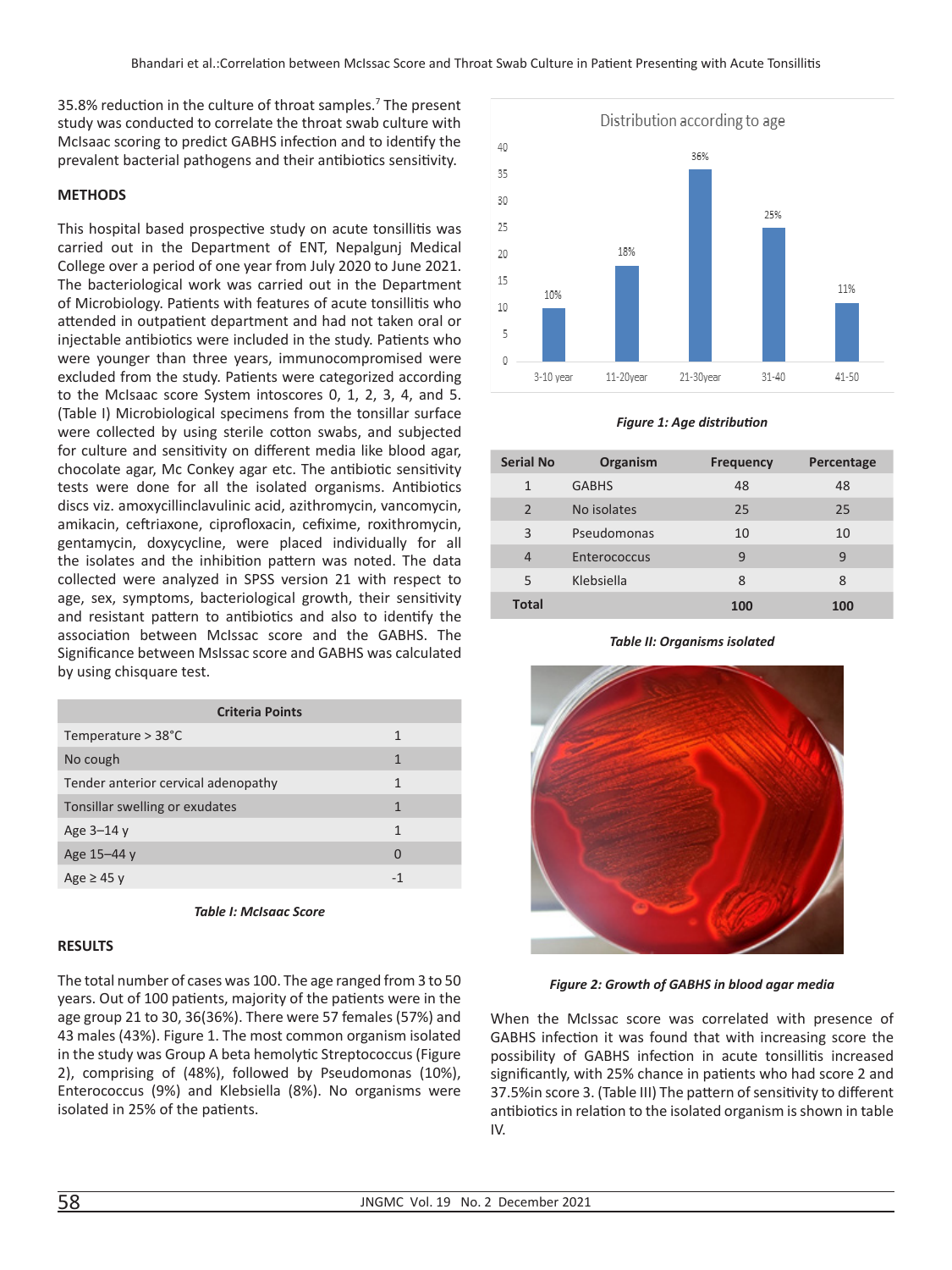|                                |                | <b>GABHS</b>    |    |                 |              |     |        | Chi Square  |  |  |
|--------------------------------|----------------|-----------------|----|-----------------|--------------|-----|--------|-------------|--|--|
| <b>McIssac</b><br><b>Score</b> |                | <b>Positive</b> |    | <b>Negative</b> | <b>Total</b> |     | Value  | significant |  |  |
|                                | N              | %               | N  | %               | N            | %   |        |             |  |  |
| $\mathbf{1}$                   | $\overline{2}$ | 4.2             | 19 | 36.5            | 21           | 21  |        |             |  |  |
| $\overline{2}$                 | 12             | 25              | 15 | 28.8            | 27           | 27  |        |             |  |  |
| 3                              | 18             | 37.5            | 6  | 11.5            | 24           | 24  | 20.645 | 0.0003      |  |  |
| $\overline{4}$                 | 9              | 18.8            | 6  | 11.5            | 15           | 15  |        |             |  |  |
| 5                              | $\overline{7}$ | 14.6            | 6  | 11.5            | 13           | 13  |        |             |  |  |
| <b>Total</b>                   | 48             | 100             | 52 | 100             | 100          | 100 |        |             |  |  |

*Table III: Association of GABHS with McIsaac score*

| <b>Antibiotics</b>        | <b>GABHS</b><br>$(N=48)$ |                    | Pseudomonas<br>$(N=10)$ |                | <b>Enterococcus</b><br>$(N=9)$ |                   |                | <b>Klebsiella</b><br>$(N=8)$ |                |                          |                |                          |
|---------------------------|--------------------------|--------------------|-------------------------|----------------|--------------------------------|-------------------|----------------|------------------------------|----------------|--------------------------|----------------|--------------------------|
|                           | S                        | ı                  | $\mathsf{R}$            | S              | ı                              | $\mathsf{R}$      | S              | ı                            | R              | S                        | ı              | $\mathsf{R}$             |
| Ceftriaxone               | 25                       | 10                 | 13                      | $\overline{4}$ | $\overline{3}$                 | 3                 | $\overline{4}$ | $\overline{a}$               | 5              | 5                        | 3              | $\overline{\phantom{0}}$ |
| Cefixime                  | 11                       | 19                 | 18                      | $\mathbf{1}$   | 5                              | $\overline{4}$    | 5              | $\overline{2}$               | $\overline{2}$ | $\overline{4}$           | $\overline{4}$ |                          |
| Amoxy-<br>Clavulinic acid | 20                       | 16                 | 12                      | $\overline{2}$ | 6                              | $\overline{2}$    | 6              | $\overline{a}$               | $\overline{3}$ | $\overline{2}$           | 3              | $\overline{3}$           |
| Ciprofloxacin             | 8                        | 5                  | 35                      | 6              | $\overline{2}$                 | $\overline{2}$    | $\overline{4}$ | $\overline{2}$               | $\overline{3}$ | $\overline{3}$           | $\overline{2}$ | $\overline{3}$           |
| Amikacin                  | 17                       | 15                 | 16                      | 3              | $\overline{4}$                 | $\overline{3}$    | $\overline{3}$ |                              | 6              | 5                        | $\mathfrak{D}$ | $\mathbf{1}$             |
| Doxycycline               | 10                       | 25                 | 13                      | $\overline{4}$ | $\overline{2}$                 | $\overline{4}$    | $\overline{3}$ | $\overline{2}$               | $\overline{4}$ | $\overline{4}$           | $\overline{2}$ | $\overline{2}$           |
| Azithromycin              | 12                       | 19                 | 17                      |                | $\overline{4}$                 | 6                 | -              |                              |                | $\overline{\phantom{a}}$ | 5              | 3                        |
| Gentamicin                | 15                       | 18                 | 15                      |                |                                |                   | $\overline{4}$ | $\overline{2}$               | $\overline{3}$ | ÷                        | $\overline{3}$ | 5                        |
| Levofloxacin              | 13                       | 19                 | 16                      | $\overline{4}$ | $\mathbf{1}$                   | 5                 | 5              | $\mathbf{1}$                 | 3              | $\overline{1}$           | $\overline{7}$ |                          |
| Vancomycin                | 9                        | 39                 | -                       |                |                                | $\qquad \qquad -$ | 5              | $\overline{2}$               | $\overline{2}$ | $\overline{\phantom{a}}$ |                |                          |
| Roxithromycin             | 10                       | 38<br>$\mathbf{r}$ |                         |                |                                |                   |                |                              |                | 3                        | 3              | $\overline{2}$           |

S=Sensitive I =Intermediate R=Resistant

*Table IV: Antibiotic sensitivity pattern*

## **DISCUSSION**

Sore throat swab cultures may not be the optimum diagnostic tool for GABHS infections because the accuracy of culture results is affected by several factors. Variations in collection, transportation, and culture methods are some of these factors.8,9,10 The incidence of acuteton sillitis was found to vary differently in various population. In the study done by MS Vijayshree et al<sup>1</sup> maximum tonsillitis cases were observed in the preteen age group (6-12 years) with 61% followed by teen age groups (12-18 years) 20%, children (4-5 years) 10% and the least incidence of 9% in youth (19-30 years) but our study showed that maximum number of tonsillitis occured in age group of 21-30 year (36% ) followed by 31-40 years (25%) .

In the study done by P.T. Wakode et  $al<sup>11</sup>$  the predominant pathogenic organism grown was coagulase positive staphylococcus in 77 cases out of 305 reports and GABHS in 32 cases. This is in contradiction to the our study as GABHS was found to be the most common pathogen followed by Pseudomonas (10%), Enterococcus 9%) and Klebsiella(8%) associated with tonsilitis which was similar to study done by MS vijayshree et al<sup>1</sup> which showed the occurrence of

predominant bacteria GABHS in 51.4%, followed by coagulase positive Staphylococci (12.5%) and Pneumococci (9.7%) and only one case of presence of Corynebacterium diphtheria was observed. It has been seen that gram-positive bacteria are more commonly isolated because they are the normal colonisers of skin and other oral cavities.

In this study GABHS was sensitive to ceftriaxone and amoxycillin clavulinic acid, Pseudomonas was sensitive to ciprofloxacin,ceftriaxone and amikacin and Enterococcus sensitive to amoxy-clavulinic acid, vancomycin and levofloxacin while study done by Wakode PT et al<sup>11</sup> showed streptococcus sensitive to gentamicin and cefotaxime, Pseudomonas to ciprofloxacin like the present study, Klebsiella to norfloxacin.

In the study done by ZeynepYilmaz Oztorun et  $al^{12}$ , the Centor/ McIsaac score of 68 patients with GABHS positive throat culture were found to be significantly higher than those with negative throat culture. This study concluded that higher the McIssac score more will be the chance of positive GABHS in culture. Similar to this study, Stefaniuk et  $al<sup>13</sup>$  stated that GABHS positive throat culture was present in 48% of those with a Centor/McIsaac score of 3, and in 50% of those with a Centor/McIsaac score of 4 or 5. There was a strong correlation between the results of positive throat culture and Centor/ McIsaac score (r=0.81).Our study also showed that out of 48 GABHS throat swab positive culture 18(37.5%) patients scored 3, 9 (18.75%) patients scored 4 and 7 (14.5%) patients scored 5.

## **LIMITATION**

There is always a chance of failure of superficial throat swab to predict deep pathogens present in tonsillar core tissue as core tissue of tonsil were not analyzed in this study.

## **CONCLUSION**

Our study showed acute tonsillitis was more common in females and majority of patients were at the age of 21 to 30. About one third of patient's throat swab culture report was negative inspite of having clinical symptoms indicating the need of core tonsillar tissue to improve the isolation of organism. Lastly a strong association between the McIssac score and the isolation of GABHS was seen in our study which may help to start appropriate antibiotics till the culture report is awaited or in culture negative patients. So this study help to increase the value and reliability of McIsaac score in the early diagnosis of GABHS.

## **REFRENCES**

- 1. Vijayashree MS, Viswanatha B, Sambamurthy BN. Clinical and bacteriological study of acute tonsillitis. IOSR journal of Dental and medical science. 2014;1(2):37-43.
- 2. Brandtzaeg P. Immune functions of nasopharyngeal lymphoid tissue. Recent Advances in Tonsils and Mucosal Barriers of the Upper Airways. 2011;72:20-4.
- 3. Brook I, Foote Jr PA. Comparison of the microbiology